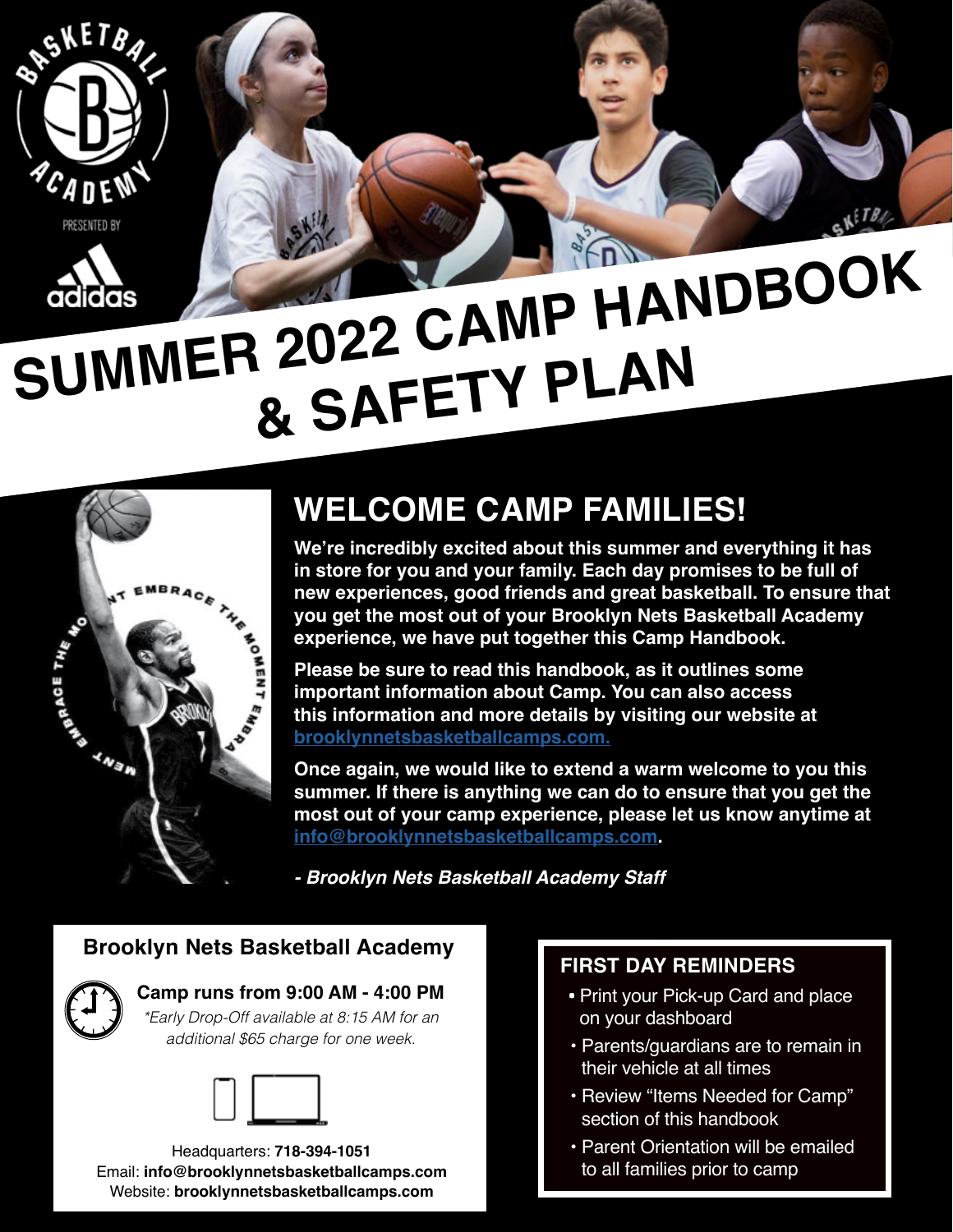# **WHAT TO BRING TO CAMP**

Players must arrive to camp with their provided uniform each day.

Jersey will be given to camper on the first day.

Camp jersey should be washed at home each day.

All players should have a backpack clearly labeled with the following items inside on a daily basis.

Items should be rotated/changed on a daily basis:

- 1. Lunch box/bag
- 2. Snack(s)
- 3. 3-4 beverages/water bottles (enough to last the whole day)
- 4. Sunscreen if necessary (must be self-administered)
- 5. Clean t-shirt and shorts
- 6. Hand towel

#### **Make sure to label all items with your child's first and last name.**



**WHAT NOT TO BRING**













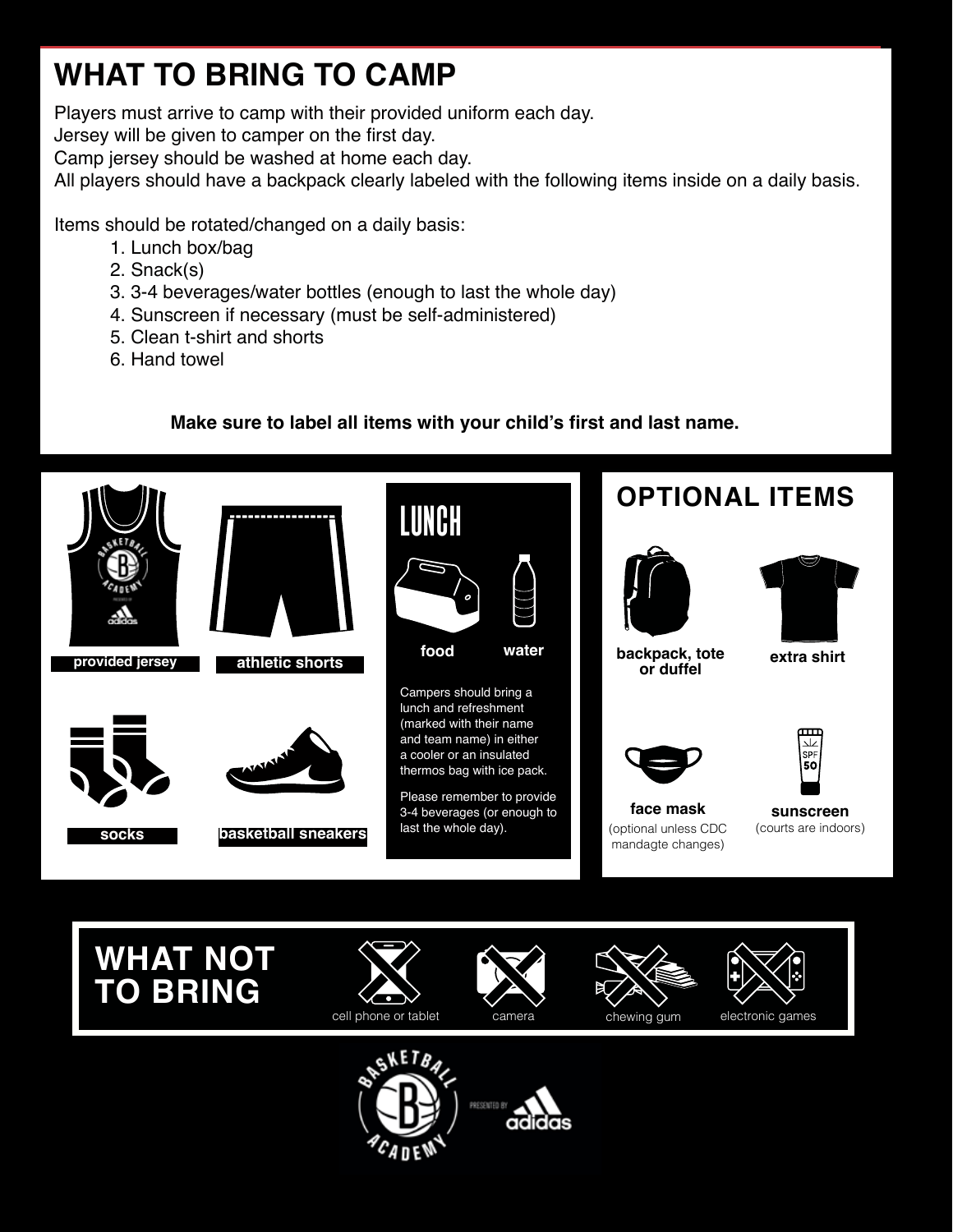# **DROP-OFF & PICK-UP**

Our Drop-Off & Pick-Up process is designed to be safe, easy and convenient.

Our Coaching Staff will be there when you pull up and will open the car door.

Parents/Caregivers should remain in their vehicles at all times.

All parents will receive an email containing a customized Pick-Up Card. Please print the Pick-Up Card and display on your dashboard each day during Drop-Off and Pick-Up.

# **JUST A FEW REMINDERS**

• Please print your Pick-up Card and display on your dashboard.

• Please inform us if you are carpooling with other camp families.

- Please refrain from using cell phones in car line.
- For early Pick-Up, please call prior to 3pm to arrange a time.
- For late Drop-Off, please call 718-394-1051 to inform our staff of your arrival. Please remain in your car.

### **CAMP DIVISIONS**

Four divisions offer boys & girls the ability to continue developing their basketball skills and take their game to the next level.



#### **WANT TO ADD A WEEK?**

Enroll online at brooklynnetsbasketballcamps.com or call (718)-394-1051

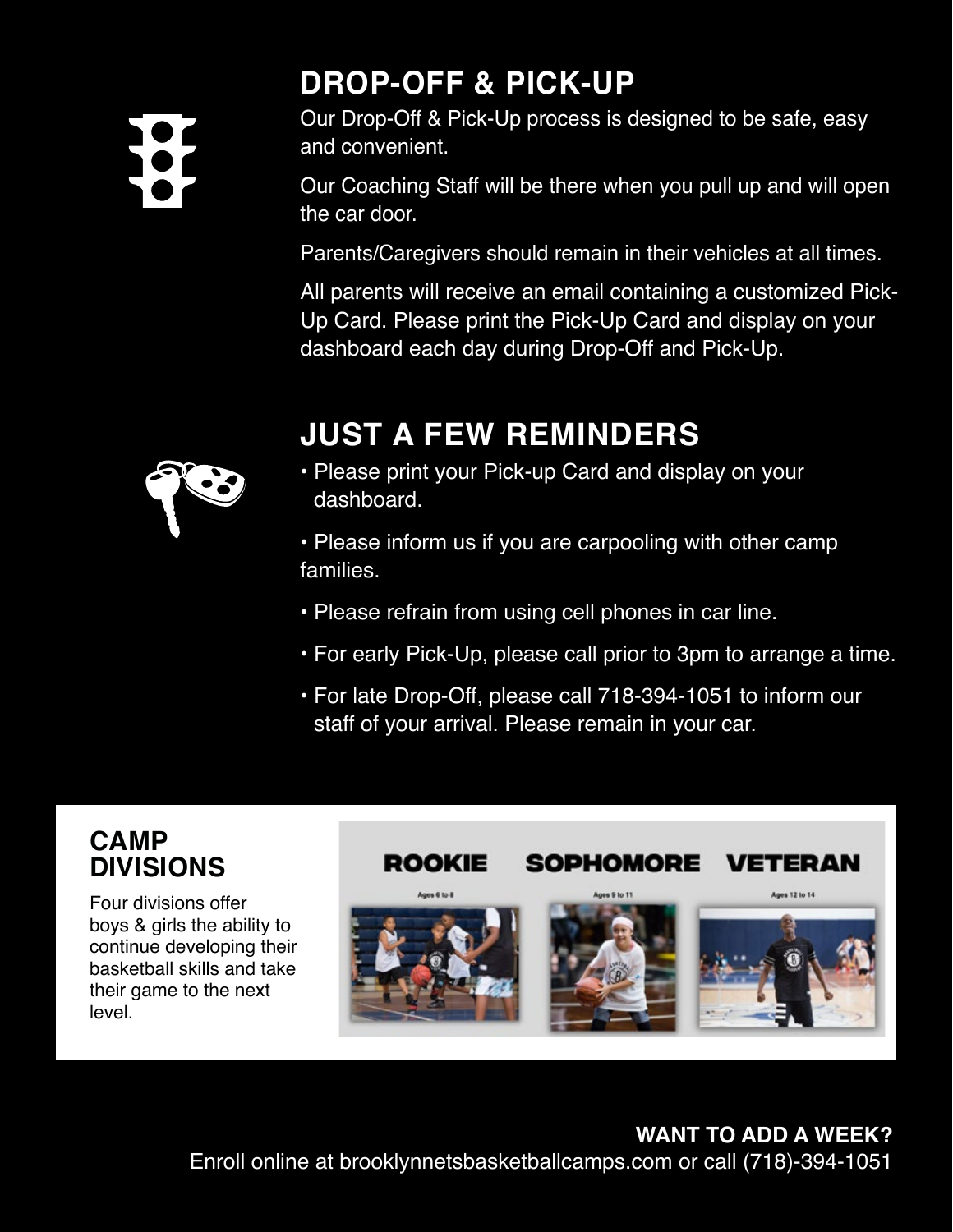## **VISITING CAMP**

Visitors must call ahead and be preapproved by the Site Director and/or Camp General Manager. There will be no general visitation allowed by family members or caregivers.

# **CONTACTING A CAMP FAMILY**

It is our goal to assist camp families in contacting other camp families while respecting and maintaining each family's privacy and confidentiality. **Call us and we will help you connect.**

**CODE OF CONDUCT**

Brooklyn Nets Basketball Academy encourages fun, friendship and safety in a positive atmosphere. We have established behavior guidelines that revolve around the "Three R's":

- 1. Respect for yourself
- 2. Respect for others
- 3. Respect for your environment

#### **ADD MORE WEEKS & TRY SOMETHING DIFFERENT**

Give us a call at (718)-394-1051 to add weeks or to learn more about all of our camp options this summer!

#### **HANDWASHING & SANITATION**

- Hand sanitizer stations set up at each location.
- Clean and Disinfect Camp Sites Regularly
- Increased Staff Training

# **HEALTH GUIDELINES**

## **A SAFE ENVIRONMENT FOR PLAYERS**



Increased safety procedures and policies were developed in 2021 to minimize risk and provide our campers with a memorable camp experience. After such a successful summer, we at Brooklyn Nets Basketball Academy have ensured the same measures wil be taken this Summer 2022.

#### **LIMITING THE NUMBER OF PLAYERS AT EACH SITE**



Brooklyn Nets Basketball Academy has limited the number of registrants at each camp this summer. This will help us to ensure that camp is smaller at each location.

#### **PROMOTING PROTECTIVE MEASURES**



Brooklyn Nets Basketball Academy locations will follow state and local guidelines. We will promote protective measures through facility signage and staff communication to campers.

#### **MANDATORY HEALTH FORM REQUIREMENTS**



Safety is our #1 priority, and all campers are required to have an updated physician's or health care provider's signature before the 2022 camp season begins (valid from May 2021). Updated immunization records will be required for all campers.

#### **MEDICATION**



**All campers with ANY food allergies are required to have an injectable epinephrine pen with them while they are with us at camp.** We only permit emergency medications at our camps: Epinephrine injection for food allergies or rescue inhalers for asthma. Campers must be able able to self-administer medication.

#### **ILLNESS**

To ensure the health and safety of all players and staff members, please follow our COVID-19 Symptom Management Plan.

#### **STAYING HEALTHY WHILE HAVING FUN IN THE SUN**

#### **Hydration**



It is important that our campers stay hydrated, and we encourage our campers to drink water throughout the day. Our Coaching Staff will offer frequent reminders and give opportunities for water breaks during the camp day. Please provide enough beverages to las the entire day.



#### **Sunscreen Tips**

Apply sunscreen in the morning before camp and use a waterproof or water-resistant sunscreen with SPF 30+. Optional as courts are indoors.